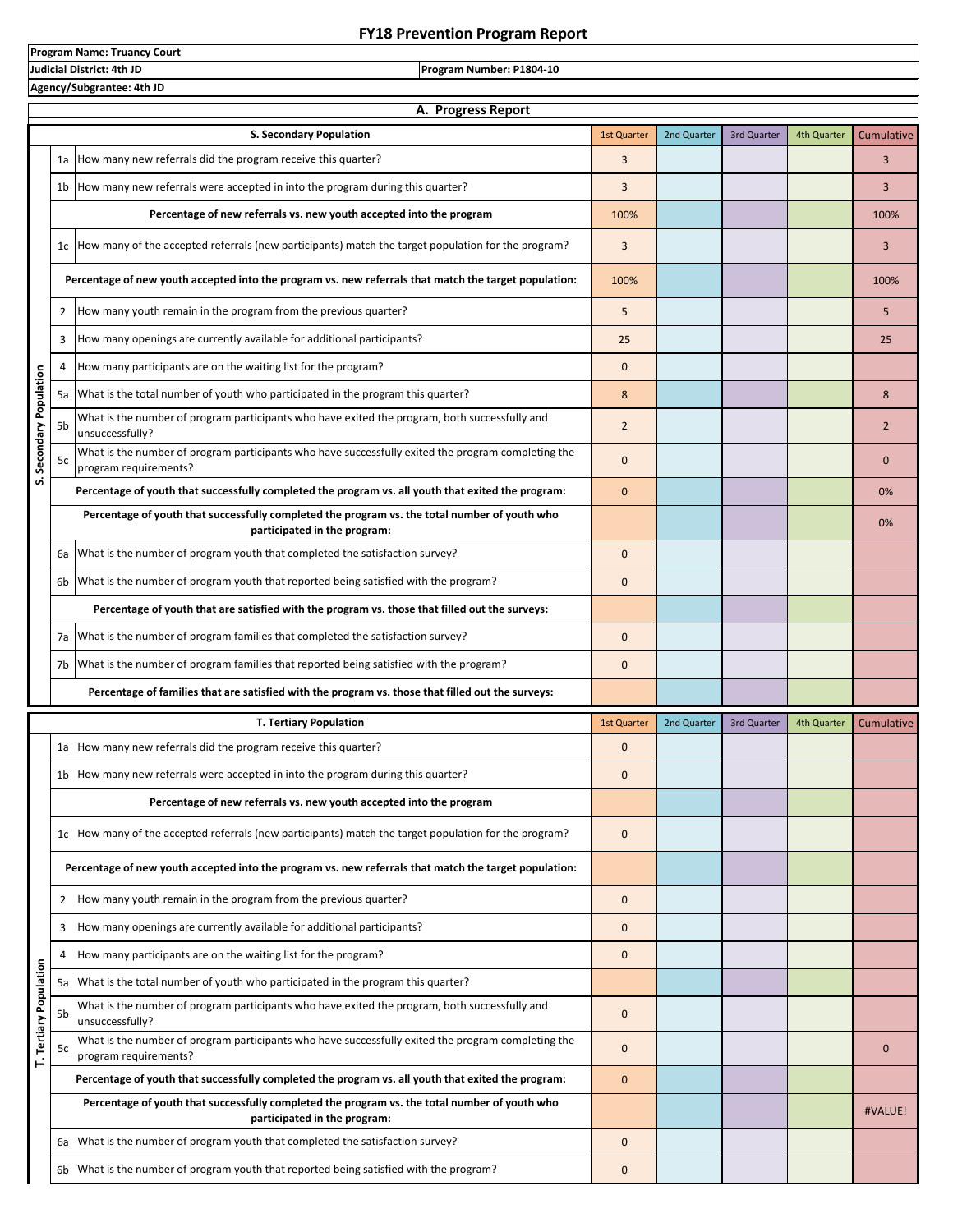|                                          | Percentage of youth that are satisfied with the program vs. those that filled out the surveys:                                                                   |                                                                                                                                                                                                                                                                                                                                                                                                                                                                          |                    |             |             |             |            |  |
|------------------------------------------|------------------------------------------------------------------------------------------------------------------------------------------------------------------|--------------------------------------------------------------------------------------------------------------------------------------------------------------------------------------------------------------------------------------------------------------------------------------------------------------------------------------------------------------------------------------------------------------------------------------------------------------------------|--------------------|-------------|-------------|-------------|------------|--|
|                                          |                                                                                                                                                                  | 7a What is the number of program families that completed the satisfaction survey?                                                                                                                                                                                                                                                                                                                                                                                        | $\mathbf 0$        |             |             |             |            |  |
|                                          |                                                                                                                                                                  | 7b What is the number of program families that reported being satisfied with the program?                                                                                                                                                                                                                                                                                                                                                                                | $\Omega$           |             |             |             |            |  |
|                                          | Percentage of families that are satisfied with the program vs. those that filled out the surveys:                                                                |                                                                                                                                                                                                                                                                                                                                                                                                                                                                          |                    |             |             |             |            |  |
|                                          |                                                                                                                                                                  | I. Program Totals                                                                                                                                                                                                                                                                                                                                                                                                                                                        | <b>1st Quarter</b> | 2nd Quarter | 3rd Quarter | 4th Quarter | Cumulative |  |
|                                          | 1a How many new referrals did the program receive this quarter?                                                                                                  |                                                                                                                                                                                                                                                                                                                                                                                                                                                                          | 3                  |             |             |             | 3          |  |
|                                          |                                                                                                                                                                  | 1b How many new referrals were accepted in into the program during this quarter?                                                                                                                                                                                                                                                                                                                                                                                         | 3                  |             |             |             | 3          |  |
|                                          |                                                                                                                                                                  | Percentage of new referrals vs. new youth accepted into the program                                                                                                                                                                                                                                                                                                                                                                                                      | 100%               |             |             |             | 100%       |  |
|                                          |                                                                                                                                                                  | 1c How many of the accepted referrals (new participants) match the target population for the program?                                                                                                                                                                                                                                                                                                                                                                    | 3                  |             |             |             | 3          |  |
|                                          | Percentage of new youth accepted into the program vs. new referrals that match the target population:                                                            | 100%                                                                                                                                                                                                                                                                                                                                                                                                                                                                     |                    |             |             | 100%        |            |  |
|                                          | How many youth remain in the program from the previous quarter?<br>2                                                                                             |                                                                                                                                                                                                                                                                                                                                                                                                                                                                          | 5                  |             |             |             | 5          |  |
|                                          | How many openings are currently available for additional participants?<br>3                                                                                      |                                                                                                                                                                                                                                                                                                                                                                                                                                                                          | 25                 |             |             |             | 25         |  |
|                                          | How many participants are on the waiting list for the program?<br>4                                                                                              |                                                                                                                                                                                                                                                                                                                                                                                                                                                                          |                    |             |             |             |            |  |
|                                          |                                                                                                                                                                  | 5a What is the total number of youth who participated in the program this quarter?                                                                                                                                                                                                                                                                                                                                                                                       | 8                  |             |             |             | 8          |  |
| I. Program Totals                        | 5b<br>unsuccessfully?                                                                                                                                            | What is the number of program participants who have exited the program, both successfully and                                                                                                                                                                                                                                                                                                                                                                            | $\overline{2}$     |             |             |             | 2          |  |
|                                          | 5c<br>program requirements?                                                                                                                                      | What is the number of program participants who have successfully exited the program completing the                                                                                                                                                                                                                                                                                                                                                                       | $\Omega$           |             |             |             | $\Omega$   |  |
|                                          |                                                                                                                                                                  | Percentage of youth that successfully completed the program vs. all youth that exited the program:                                                                                                                                                                                                                                                                                                                                                                       | 0%                 |             |             |             | 0%         |  |
|                                          | Percentage of youth that successfully completed the program vs. the total number of youth who<br>participated in the program:                                    | 0%                                                                                                                                                                                                                                                                                                                                                                                                                                                                       |                    |             |             | 0%          |            |  |
|                                          | 6a What is the number of program youth that completed the satisfaction survey?                                                                                   |                                                                                                                                                                                                                                                                                                                                                                                                                                                                          |                    |             |             |             |            |  |
|                                          | 6b What is the number of program youth that reported being satisfied with the program?                                                                           |                                                                                                                                                                                                                                                                                                                                                                                                                                                                          |                    |             |             |             |            |  |
|                                          | Percentage of youth that are satisfied with the program vs. those that filled out the surveys:                                                                   |                                                                                                                                                                                                                                                                                                                                                                                                                                                                          |                    |             |             |             |            |  |
|                                          | 7a What is the number of program families that completed the satisfaction survey?                                                                                |                                                                                                                                                                                                                                                                                                                                                                                                                                                                          |                    |             |             |             |            |  |
|                                          | 7b What is the number of program families that reported being satisfied with the program?                                                                        |                                                                                                                                                                                                                                                                                                                                                                                                                                                                          |                    |             |             |             |            |  |
|                                          |                                                                                                                                                                  | Percentage of families that are satisfied with the program vs. those that filled out the surveys:                                                                                                                                                                                                                                                                                                                                                                        |                    |             |             |             |            |  |
|                                          |                                                                                                                                                                  | II. Long-Term Changes                                                                                                                                                                                                                                                                                                                                                                                                                                                    | <b>1st Quarter</b> | 2nd Quarter | 3rd Quarter | 4th Quarter | Cumulative |  |
|                                          | 1a In FY17, how many participants exited the program, both successfully and unsuccessfully?                                                                      | $\overline{2}$                                                                                                                                                                                                                                                                                                                                                                                                                                                           | 14                 | 6           | 4           | 26          |            |  |
|                                          | 1b In FY17, how many participants successfully exited the program completing the program requirements?                                                           | $\mathbf{1}$                                                                                                                                                                                                                                                                                                                                                                                                                                                             | 5                  | 1           | 3           | 10          |            |  |
|                                          | Percentage of youth that successfully completed the program vs. all youth that exited the program in FY17:                                                       | 50%                                                                                                                                                                                                                                                                                                                                                                                                                                                                      | 36%                | 17%         | 75%         | 38%         |            |  |
|                                          | Please state the long-term behavioral change expected to be seen in youth who successfully completed<br>2a<br>the program:                                       | Reduced or eliminated absences, both excused and unexcused.                                                                                                                                                                                                                                                                                                                                                                                                              |                    |             |             |             |            |  |
| II. Long-Term Changes                    | Of the youth who successfully exited the program in FY18, how many youth maintained the behavioral<br>2 <sub>b</sub><br>change 6 months after completion?        |                                                                                                                                                                                                                                                                                                                                                                                                                                                                          |                    |             |             |             |            |  |
|                                          | Percentage of youth, from FY18, who maintained the behavioral change 6 months after successful<br>completion vs. all youth that exited the program:              |                                                                                                                                                                                                                                                                                                                                                                                                                                                                          |                    |             |             |             |            |  |
|                                          | Percentage of youth, from FY18, who maintained the behavioral change 6 months after successful<br>completion vs. youth that successfully completed the program:  |                                                                                                                                                                                                                                                                                                                                                                                                                                                                          |                    |             |             |             |            |  |
|                                          | Of the youth who successfully exited the program in <b>FY17</b> , how many youth maintained the behavioral<br>2c<br>change 12 months after completion?           | $\mathbf{1}$                                                                                                                                                                                                                                                                                                                                                                                                                                                             |                    |             |             | 1           |            |  |
|                                          | Percentage of youth, from FY17, who maintained the behavioral change 12 months after successful<br>completion vs. all youth that exited the program:             |                                                                                                                                                                                                                                                                                                                                                                                                                                                                          |                    |             |             |             | 4%         |  |
|                                          | Percentage of youth, from FY17, who maintained the behavioral change 12 months after successful<br>completion vs. youth that successfully completed the program: |                                                                                                                                                                                                                                                                                                                                                                                                                                                                          |                    |             |             |             | 10%        |  |
| <b>B. Progress on Process Outcome(s)</b> |                                                                                                                                                                  |                                                                                                                                                                                                                                                                                                                                                                                                                                                                          |                    |             |             |             |            |  |
|                                          | <b>Process Outcome Statement:</b>                                                                                                                                | Youth assigned to Truancy Court shall attend 90% of their scheduled hearings before the Magistrate Judge in FY2018 (attendance is<br>defined as the youth and one (1) parent/guardian being present for the hearing).                                                                                                                                                                                                                                                    |                    |             |             |             |            |  |
|                                          | Process Outcome Baseline:                                                                                                                                        | During FY16, Truancy Court youth have been scheduled to attend 64 individual court hearings. Of those 64, youth and a parent/guardian have attended<br>62, with 2 of the absences being excused. thefrefore, the attendance rate is 60 of 62 or 97% (excused absences not included). Considering the fact that<br>this percentage is extreemly high and allows for very little room for failure, the goal is to maintain an attendance rate of at least 90% during FY18. |                    |             |             |             |            |  |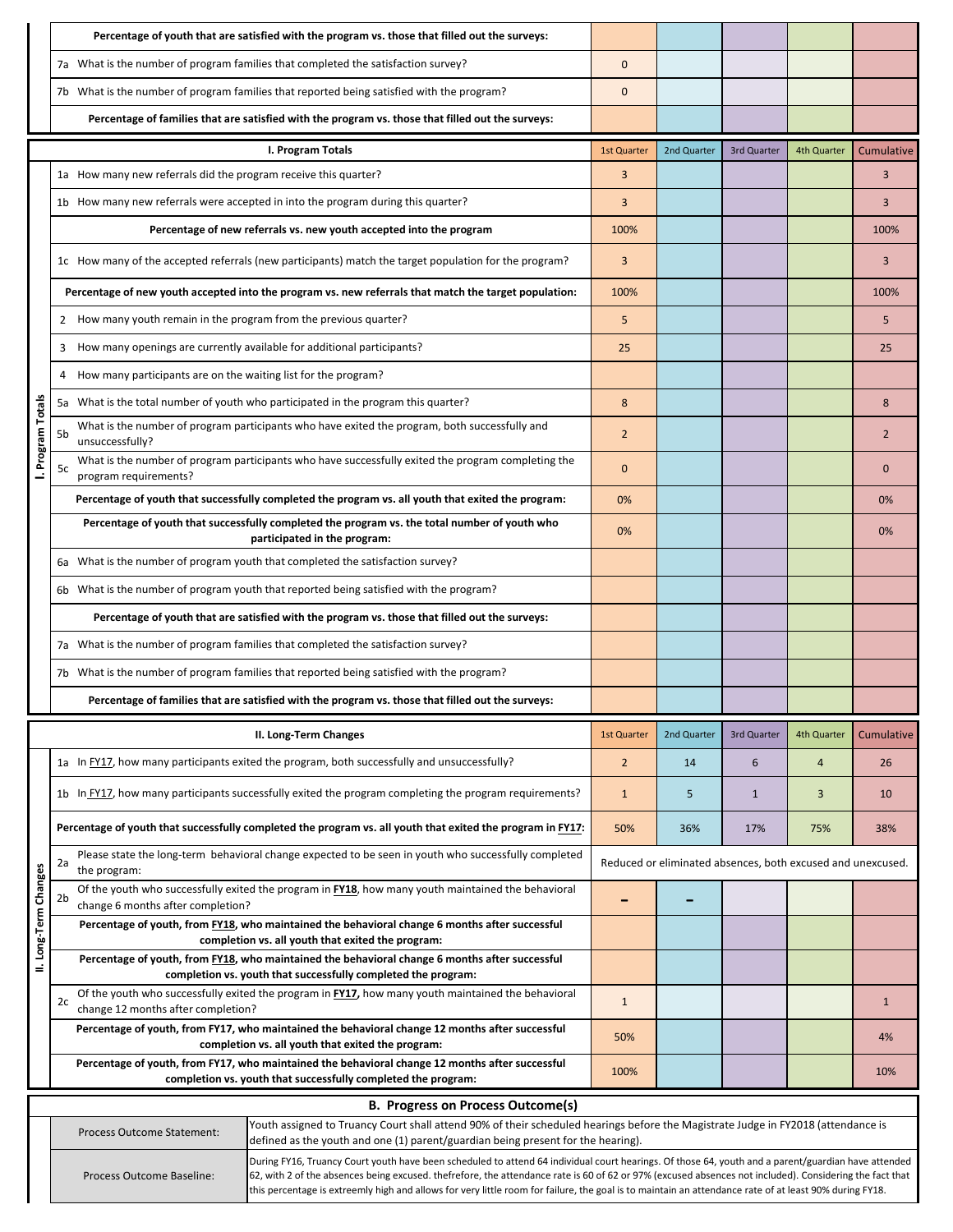|                    |                | <b>1st Quarter</b>                              |                                                                                                                                                                                                                                                                                                                                                                                                     |                                                                                  |  |  |  |  |  |
|--------------------|----------------|-------------------------------------------------|-----------------------------------------------------------------------------------------------------------------------------------------------------------------------------------------------------------------------------------------------------------------------------------------------------------------------------------------------------------------------------------------------------|----------------------------------------------------------------------------------|--|--|--|--|--|
|                    | $\mathbf{1}$   |                                                 | How much progress was made toward the process outcome this quarter?                                                                                                                                                                                                                                                                                                                                 | 100%                                                                             |  |  |  |  |  |
|                    | 2              |                                                 | What is the change or progress made on this outcome for this time period attributed to?                                                                                                                                                                                                                                                                                                             | Tuancy court attendance                                                          |  |  |  |  |  |
|                    | 3              |                                                 | Is the program on target to successfully meet the process outcome at this time?                                                                                                                                                                                                                                                                                                                     | Yes                                                                              |  |  |  |  |  |
|                    | 4              | outcome.                                        | Please note any modifications made to the program during this quarter that may impact the process                                                                                                                                                                                                                                                                                                   | Closer monitoring of students, visiting students in school on court<br>off-weeks |  |  |  |  |  |
|                    |                | 2nd Quarter                                     |                                                                                                                                                                                                                                                                                                                                                                                                     |                                                                                  |  |  |  |  |  |
|                    | 1              |                                                 | How much progress was made toward the process outcome this quarter?                                                                                                                                                                                                                                                                                                                                 | <b>Numerical Value</b>                                                           |  |  |  |  |  |
| Outcome            | 2              |                                                 | What is the change or progress made on this outcome for this time period attributed to?                                                                                                                                                                                                                                                                                                             |                                                                                  |  |  |  |  |  |
| Process            | 3              |                                                 | Is the program on target to successfully meet the process outcome at this time?                                                                                                                                                                                                                                                                                                                     | Yes or No                                                                        |  |  |  |  |  |
| ğ                  | $\overline{4}$ | outcome.                                        | Please note any modifications made to the program during this quarter that may impact the process                                                                                                                                                                                                                                                                                                   |                                                                                  |  |  |  |  |  |
|                    |                | 3rd Quarter                                     |                                                                                                                                                                                                                                                                                                                                                                                                     |                                                                                  |  |  |  |  |  |
|                    | $\mathbf{1}$   |                                                 | How much progress was made toward the process outcome this quarter?                                                                                                                                                                                                                                                                                                                                 | <b>Numerical Value</b>                                                           |  |  |  |  |  |
|                    | 2              |                                                 | What is the change or progress made on this outcome for this time period attributed to?                                                                                                                                                                                                                                                                                                             |                                                                                  |  |  |  |  |  |
|                    | 3              |                                                 | Is the program on target to successfully meet the process outcome at this time?                                                                                                                                                                                                                                                                                                                     | Yes or No                                                                        |  |  |  |  |  |
|                    | 4              | outcome.                                        | Please note any modifications made to the program during this quarter that may impact the process                                                                                                                                                                                                                                                                                                   |                                                                                  |  |  |  |  |  |
|                    |                |                                                 | End Of the Year                                                                                                                                                                                                                                                                                                                                                                                     |                                                                                  |  |  |  |  |  |
|                    | $\mathbf{1}$   | in the same format as the baseline measurement) | What is the year end total outcome measure? (Should be expressed numerically with current year data                                                                                                                                                                                                                                                                                                 | <b>Numerical Value</b>                                                           |  |  |  |  |  |
|                    | $\overline{2}$ | Was the process outcome met?                    |                                                                                                                                                                                                                                                                                                                                                                                                     | Yes or No                                                                        |  |  |  |  |  |
|                    | 3              |                                                 | Additional comments regarding the process outcome (Not required if the process outcome was met):                                                                                                                                                                                                                                                                                                    |                                                                                  |  |  |  |  |  |
|                    |                |                                                 | C. Progress on Behavioral Outcome(s)                                                                                                                                                                                                                                                                                                                                                                |                                                                                  |  |  |  |  |  |
|                    |                | <b>Behavioral Outcome Statement:</b>            | Reduce the percentage of unexcused absences by 10% in FY2018                                                                                                                                                                                                                                                                                                                                        |                                                                                  |  |  |  |  |  |
|                    |                | <b>Behavioral Outcome Baseline:</b>             | Of the youth currently enrolled in Truancy Court, the percentage of unexcused absences at the time of referral equalled 22% (298 unexcused<br>absences/1340 days of school). During their participation in the program, post-referral truancy Court youth have experienced an unexcused absence<br>rate of 13% (143 unexcused absences/1063 days of school). The rate of reduction is currently 9%. |                                                                                  |  |  |  |  |  |
|                    |                | <b>1st Quarter</b>                              |                                                                                                                                                                                                                                                                                                                                                                                                     |                                                                                  |  |  |  |  |  |
|                    | 1              |                                                 | How much progress was made toward the behavioral outcome this quarter?                                                                                                                                                                                                                                                                                                                              | 100%                                                                             |  |  |  |  |  |
|                    | 2              |                                                 | What is the change or progress made on this outcome for this time period attributed to?                                                                                                                                                                                                                                                                                                             | Truancy court attendance                                                         |  |  |  |  |  |
|                    | 3              |                                                 | Is the program on target to successfully meet the behavioral outcome at this time?                                                                                                                                                                                                                                                                                                                  | Yes                                                                              |  |  |  |  |  |
|                    | 4              | outcome.                                        | Please note any modifications made to the program during this quarter that may impact the behavioral                                                                                                                                                                                                                                                                                                | Closer monitoring of students, visiting students in school on court<br>off-weeks |  |  |  |  |  |
|                    |                | 2nd Quarter                                     |                                                                                                                                                                                                                                                                                                                                                                                                     |                                                                                  |  |  |  |  |  |
|                    | 1              |                                                 | How much progress was made toward the behavioral outcome this quarter?                                                                                                                                                                                                                                                                                                                              | <b>Numerical Value</b>                                                           |  |  |  |  |  |
| Behavioral Outcome | 2              |                                                 | What is the change or progress made on this outcome for this time period attributed to?                                                                                                                                                                                                                                                                                                             |                                                                                  |  |  |  |  |  |
|                    | 3              |                                                 | Is the program on target to successfully meet the behavioral outcome at this time?                                                                                                                                                                                                                                                                                                                  | Yes or No                                                                        |  |  |  |  |  |
|                    | $\overline{4}$ | loutcome.                                       | Please note any modifications made to the program during this quarter that may impact the behavioral                                                                                                                                                                                                                                                                                                |                                                                                  |  |  |  |  |  |
| Q.                 |                | 3rd Quarter                                     |                                                                                                                                                                                                                                                                                                                                                                                                     |                                                                                  |  |  |  |  |  |
|                    | $\mathbf{1}$   |                                                 | How much progress was made toward the behavioral outcome this quarter?                                                                                                                                                                                                                                                                                                                              | <b>Numerical Value</b>                                                           |  |  |  |  |  |
|                    | 2              |                                                 | What is the change or progress made on this outcome for this time period attributed to?                                                                                                                                                                                                                                                                                                             |                                                                                  |  |  |  |  |  |
|                    | 3              |                                                 | Is the program on target to successfully meet the behavioral outcome at this time?                                                                                                                                                                                                                                                                                                                  | Yes or No                                                                        |  |  |  |  |  |
|                    | 4              | outcome.                                        | Please note any modifications made to the program during this quarter that may impact the behavioral                                                                                                                                                                                                                                                                                                |                                                                                  |  |  |  |  |  |
|                    |                |                                                 | End Of the Year                                                                                                                                                                                                                                                                                                                                                                                     |                                                                                  |  |  |  |  |  |
|                    | $\mathbf{1}$   | in the same format as the baseline measurement) | What is the year end total outcome measure? (Should be expressed numerically with current year data                                                                                                                                                                                                                                                                                                 | <b>Numerical Value</b>                                                           |  |  |  |  |  |
|                    | $\overline{2}$ | Was the behavioral outcome met?                 |                                                                                                                                                                                                                                                                                                                                                                                                     | Yes or No                                                                        |  |  |  |  |  |
|                    |                |                                                 |                                                                                                                                                                                                                                                                                                                                                                                                     |                                                                                  |  |  |  |  |  |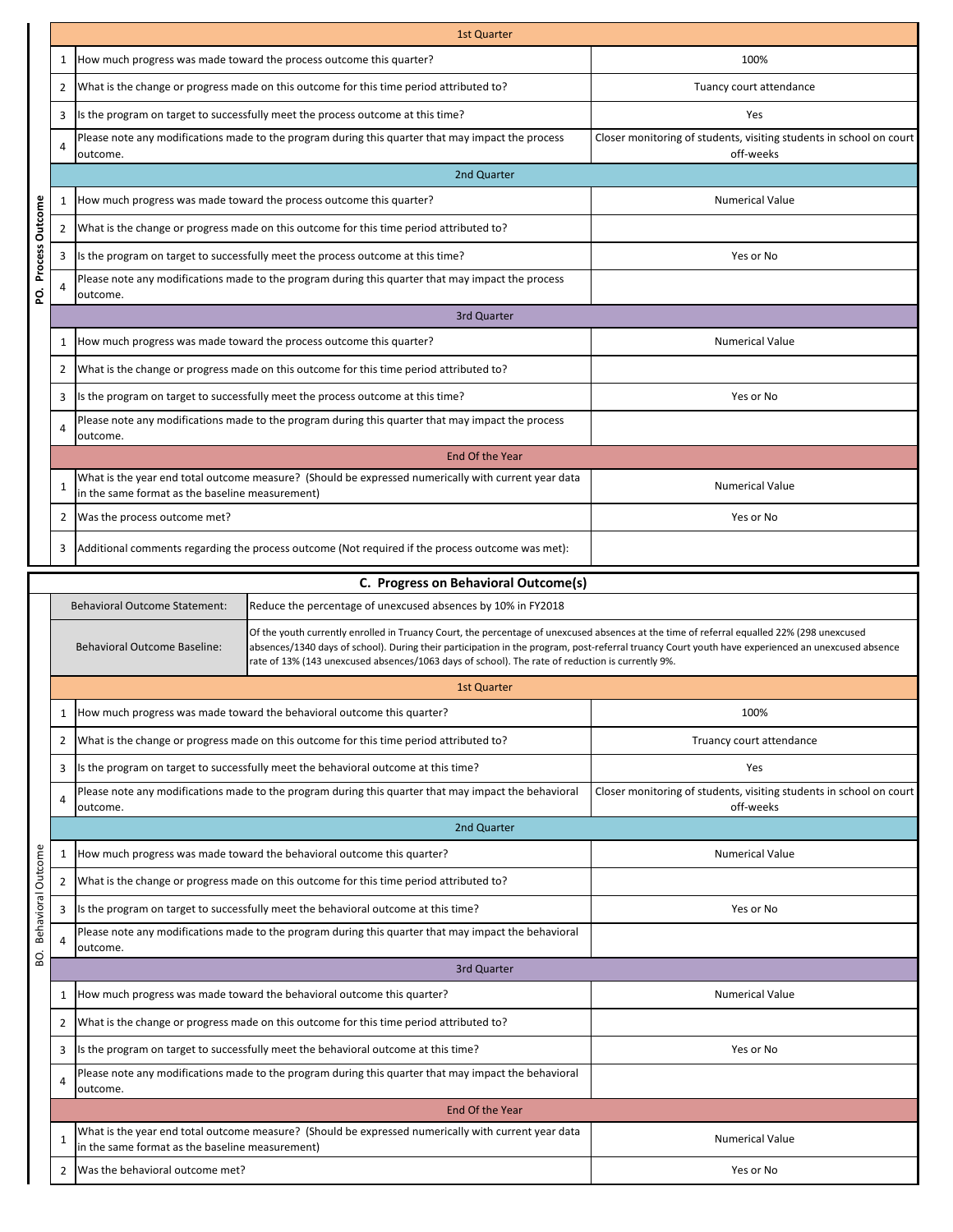|                                    | 3              | met):                                                                  | Additional comments regarding the behavioral outcome (Not required if the behavioral outcome was      |                                                                    |  |  |  |  |  |  |
|------------------------------------|----------------|------------------------------------------------------------------------|-------------------------------------------------------------------------------------------------------|--------------------------------------------------------------------|--|--|--|--|--|--|
| <b>D. Successes and Challenges</b> |                |                                                                        |                                                                                                       |                                                                    |  |  |  |  |  |  |
|                                    |                |                                                                        | <b>1st Quarter</b>                                                                                    |                                                                    |  |  |  |  |  |  |
|                                    | 1              |                                                                        | Please explain any significant changes the program has experienced in referrals or referral agencies. | None                                                               |  |  |  |  |  |  |
|                                    | 2              |                                                                        | How many participants were served this quarter that reside outside the program geographic area?       | 0                                                                  |  |  |  |  |  |  |
|                                    | 3              |                                                                        | Please note any successes the program experienced during the quarter.                                 | We remain on target.                                               |  |  |  |  |  |  |
|                                    | 4              |                                                                        | Please note any challenges the program experienced during the quarter.                                | Ensuring schools are reporting truant students in a timely manner. |  |  |  |  |  |  |
|                                    |                |                                                                        | 2nd Quarter                                                                                           |                                                                    |  |  |  |  |  |  |
|                                    | 1              |                                                                        | Please explain any significant changes the program has experienced in referrals or referral agencies. |                                                                    |  |  |  |  |  |  |
|                                    | $\overline{2}$ |                                                                        | How many participants were served this quarter that reside outside the program geographic area?       |                                                                    |  |  |  |  |  |  |
|                                    | 3              |                                                                        | Please note any successes the program experienced during the quarter.                                 |                                                                    |  |  |  |  |  |  |
|                                    | 4              |                                                                        | Please note any challenges the program experienced during the quarter.                                |                                                                    |  |  |  |  |  |  |
|                                    |                |                                                                        | 3rd Quarter                                                                                           |                                                                    |  |  |  |  |  |  |
| Successes and Challenges           | 1              |                                                                        | Please explain any significant changes the program has experienced in referrals or referral agencies. |                                                                    |  |  |  |  |  |  |
| $\dot{\mathbf{C}}$                 | 2              |                                                                        | How many participants were served this quarter that reside outside the program geographic area?       |                                                                    |  |  |  |  |  |  |
|                                    | 3              |                                                                        | Please note any successes the program experienced during the quarter.                                 |                                                                    |  |  |  |  |  |  |
|                                    | 4              |                                                                        | Please note any challenges the program experienced during the quarter.                                |                                                                    |  |  |  |  |  |  |
|                                    |                |                                                                        | 4th Quarter                                                                                           |                                                                    |  |  |  |  |  |  |
|                                    | 1              |                                                                        | Please explain any significant changes the program has experienced in referrals or referral agencies. |                                                                    |  |  |  |  |  |  |
|                                    | 2              |                                                                        | How many participants were served this quarter that reside outside the program geographic area?       |                                                                    |  |  |  |  |  |  |
|                                    | 3              |                                                                        | Please note any successes the program experienced during the quarter.                                 |                                                                    |  |  |  |  |  |  |
|                                    | 4              | Please note any challenges the program experienced during the quarter. |                                                                                                       |                                                                    |  |  |  |  |  |  |
|                                    |                |                                                                        |                                                                                                       |                                                                    |  |  |  |  |  |  |
|                                    |                | 1st Quarter                                                            |                                                                                                       |                                                                    |  |  |  |  |  |  |
| <b>Optional Narratives</b>         |                | 2nd Quarter                                                            |                                                                                                       |                                                                    |  |  |  |  |  |  |
| نى                                 |                | 3rd Quarter                                                            |                                                                                                       |                                                                    |  |  |  |  |  |  |
|                                    |                |                                                                        |                                                                                                       |                                                                    |  |  |  |  |  |  |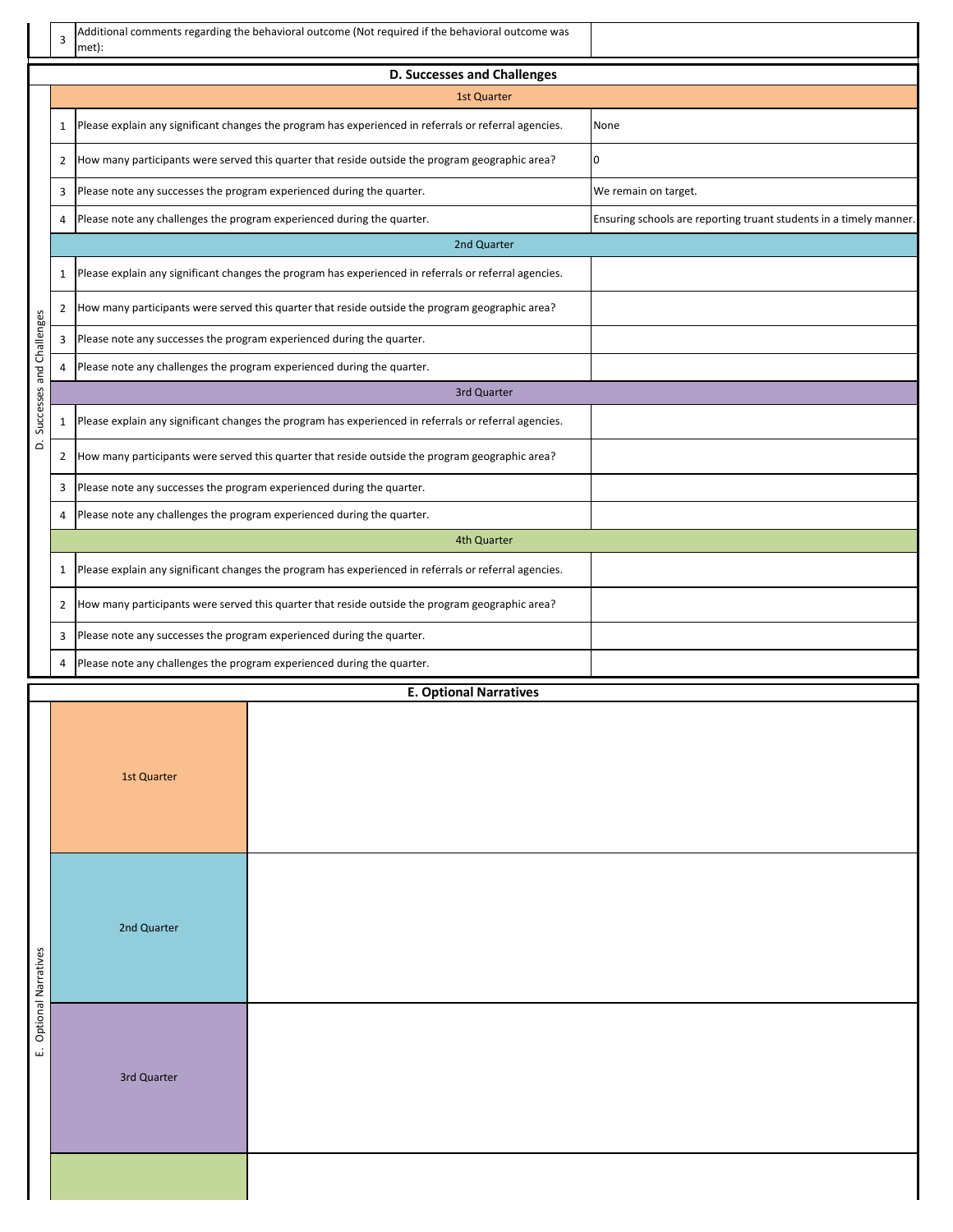4th Quarter